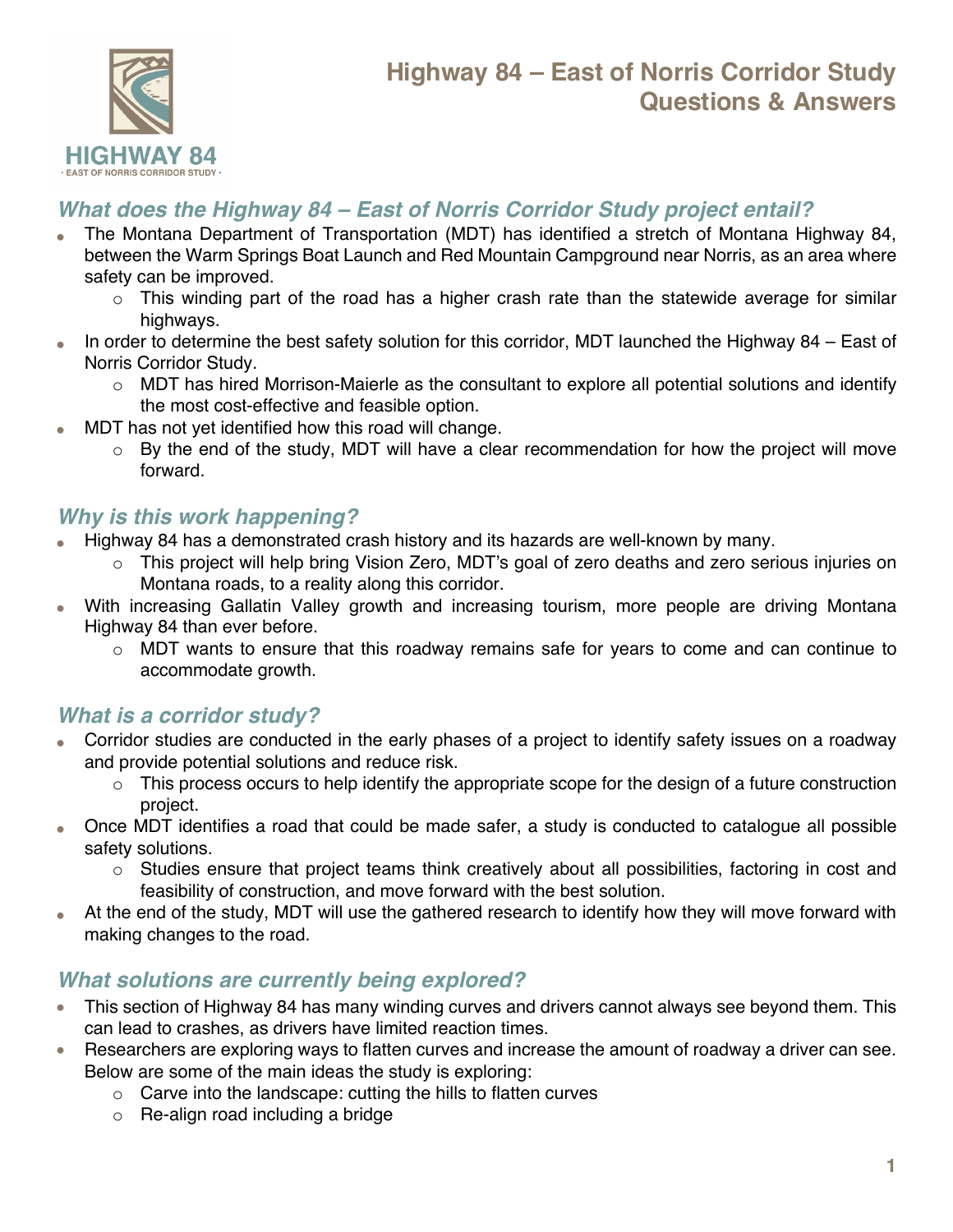- o Tunneling through the hillside
- o Re-align road to go around mountains

#### *What area is being researched?*

- This study will look at the area between Red Mountain Campground and the BLM Warm Springs Boat Launch, roughly five miles east of Norris, Montana.
- The study area is three miles long.

# *What about other areas on Highway 84? Will those be improved?*

- MDT is also planning the Madison River – Turn Lanes project in the same area. The intent of this project is to provide left turn lanes into the Warm Springs Boat Launch site and the Blacks Ford Fishing Access. This is a separate project from the Madison River Corridor Study, but one that also addresses safety in the corridor.
- To learn more about Madison River Turn Lanes, please contact Duane Liebel, 406-494-9636, dliebel@mt.gov,



or visit https://www.mdt.mt.gov/mdt/comment\_form.shtml and submit a comment or question.

• The Madison River – Turn Lanes project is focusing on the areas that have the highest need for safety improvements. Other areas may also need improvement but funding is limited.

#### *When will construction begin on this project?*

- A construction timeline cannot be projected at this time.
- The Highway 84 East of Norris Corridor Study is still in the beginning phases.
- Multiple safety solutions need to be researched and explored before a project can be identified, designed and constructed.
- Once the corridor study is completed and a solution for Highway 84 has been identified, the project competes with other projects throughout the state in the budgeting process.
	- o MDT has thousands of miles of roadway to consider and carefully weighs needs to ensure the entire state receives fair treatment.

### *What about just lowering the speed limit?*

- Speed limit changes occur via a separate process outside of corridor studies and project planning. The process is as follows:
	- $\circ$  Since speed zone requests must start at the local level, citizens should first obtain buy-in from their local city or county government.
	- o The local government then contacts the MDT District Office with specific details about the speed zone request.